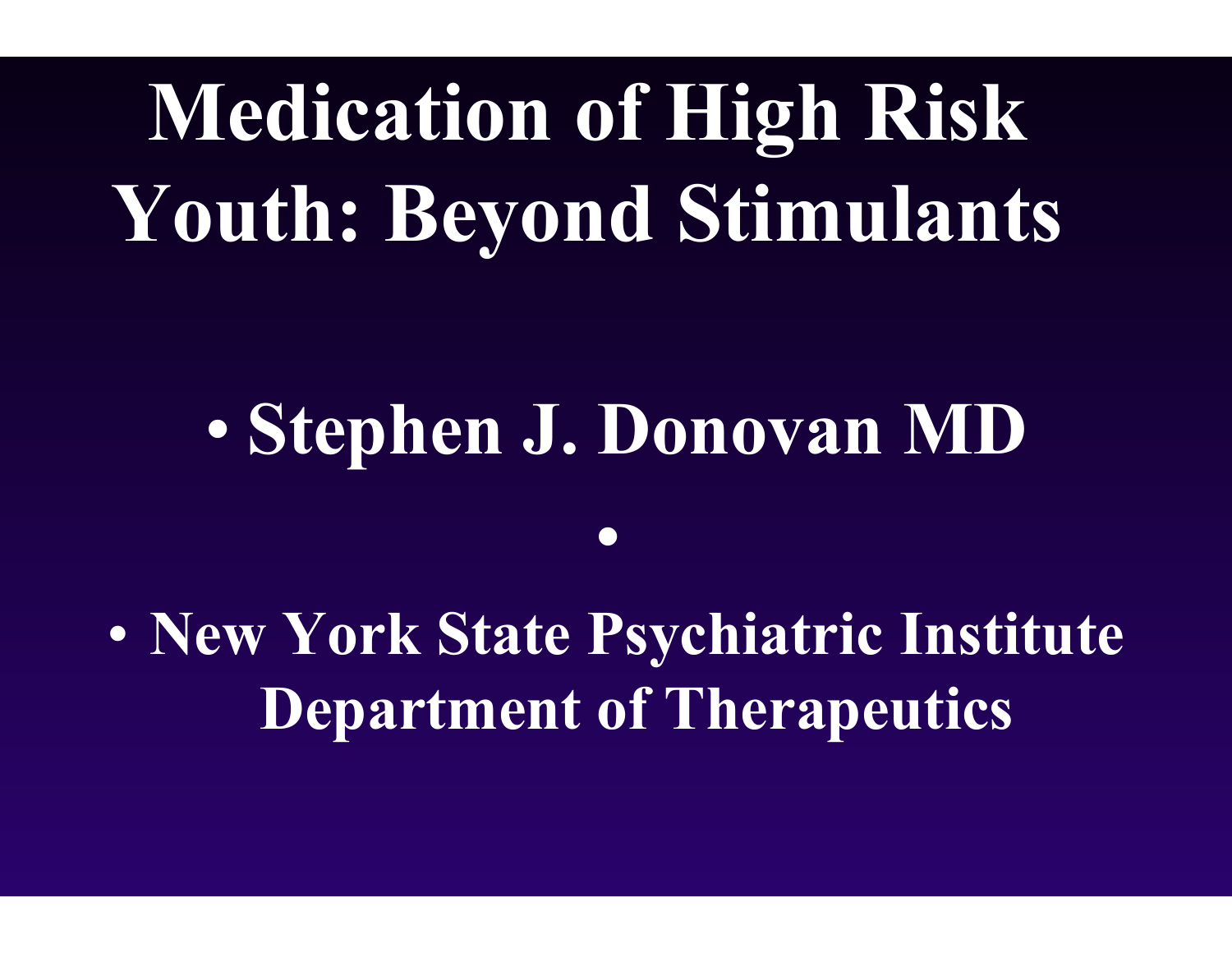### AD/HD

- Model for dialogue among validators (Phenomenology, clinical course, family patterns, biological markers, medication response)
- Model for a disorder that is present and childhood and one tends to grow out of (although not all do)
- Model for a disorder that medication helps (teachers can tell when a child misses a dose)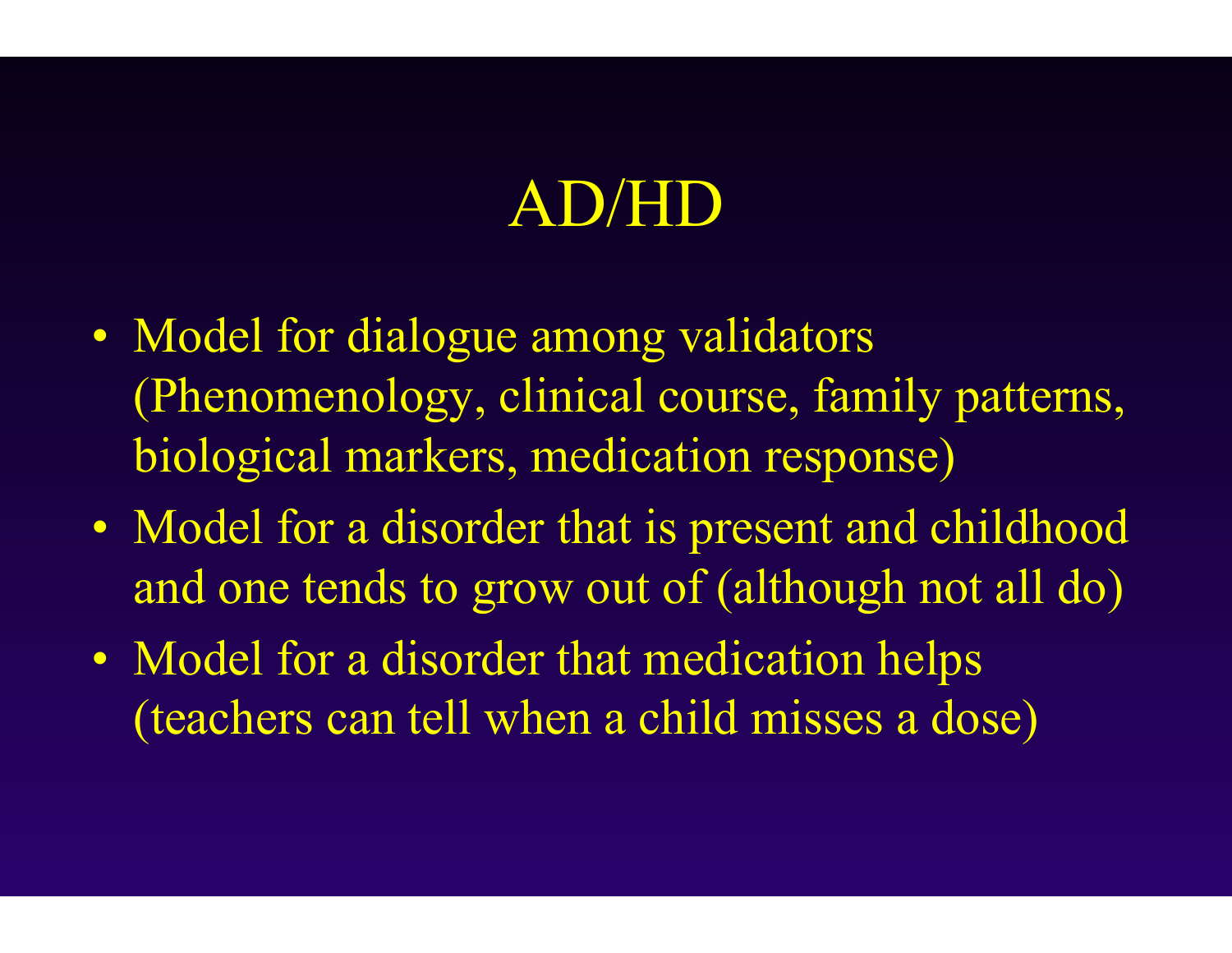# **Aggression: Key to Classification**

- $\bullet$ Only AD/HD has a m edication-syndrom e link
- $\bullet$ Oppositional Defiant Disorder and Conduct Disorder and Social Construct s
- Main pharmacological target in antisocial spectrum is **aggression**
- Aggression jibes with "harmful dysfunction" --a normal emotion subject to pathological derangement
- **Need to improve classification of aggression**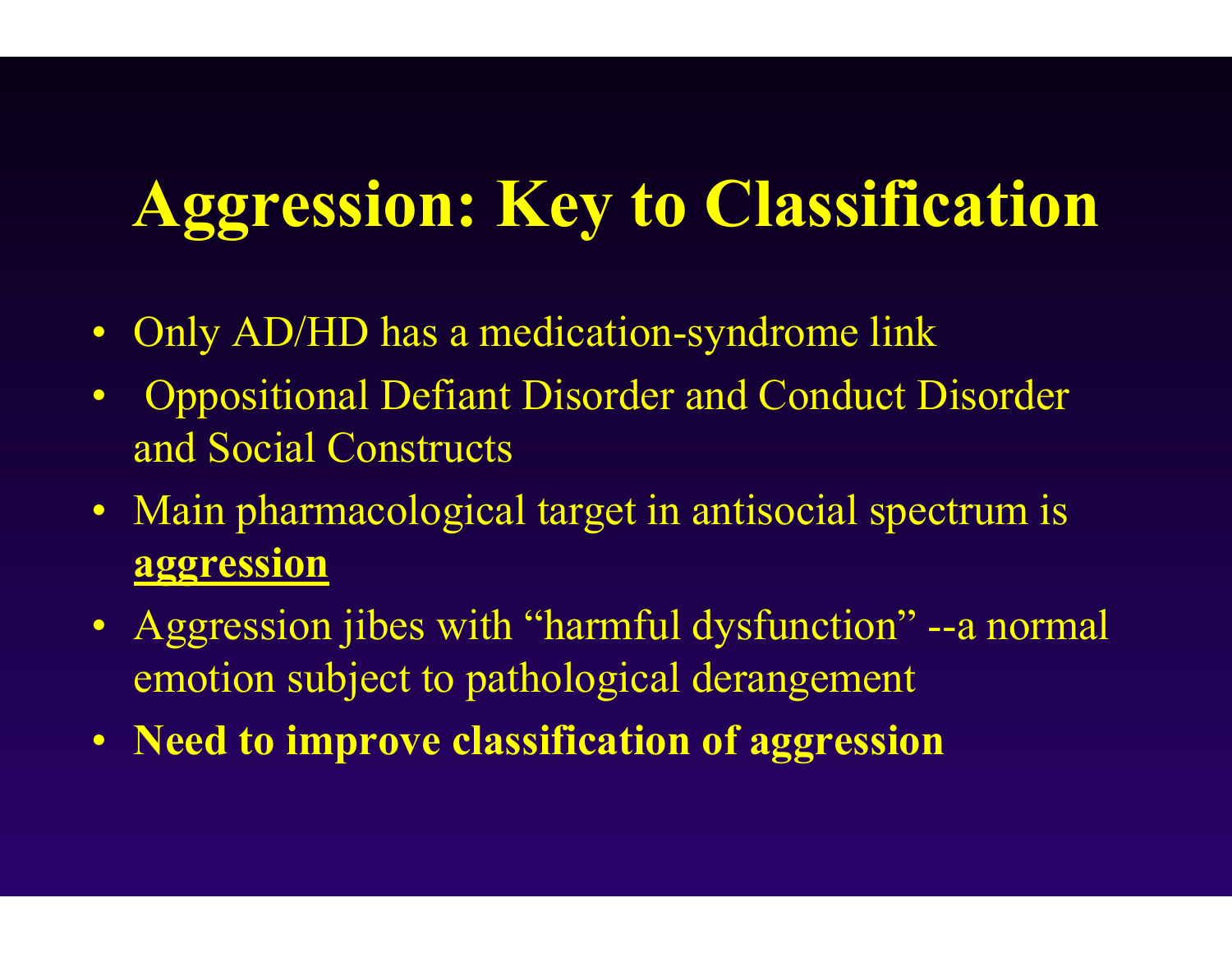### Normal Aggression

- Goal Directed (Predatory)-thrill of the hunt, low pulse, focused attention
- Affective-"defensive"--largely dysphoric, high sympathetic arousal, often unfocused
- Well corroborated in animals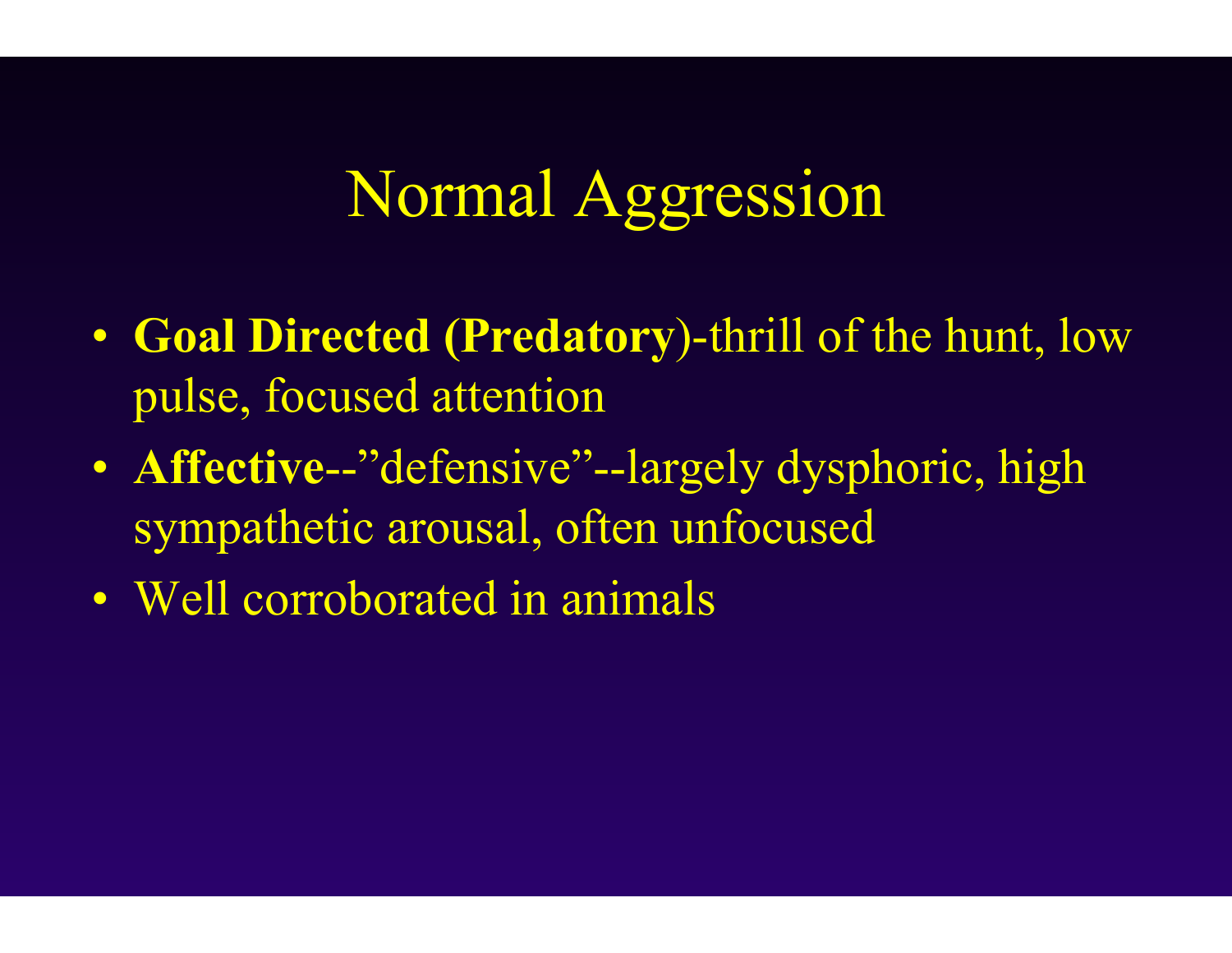#### **Pathological Aggression**

- $\bullet$  **Predatory: lack of attachment- little role for psychopharmacology**
- $\bullet$  **Affective: Being defensive when no reason**

–**large role for pharmacology**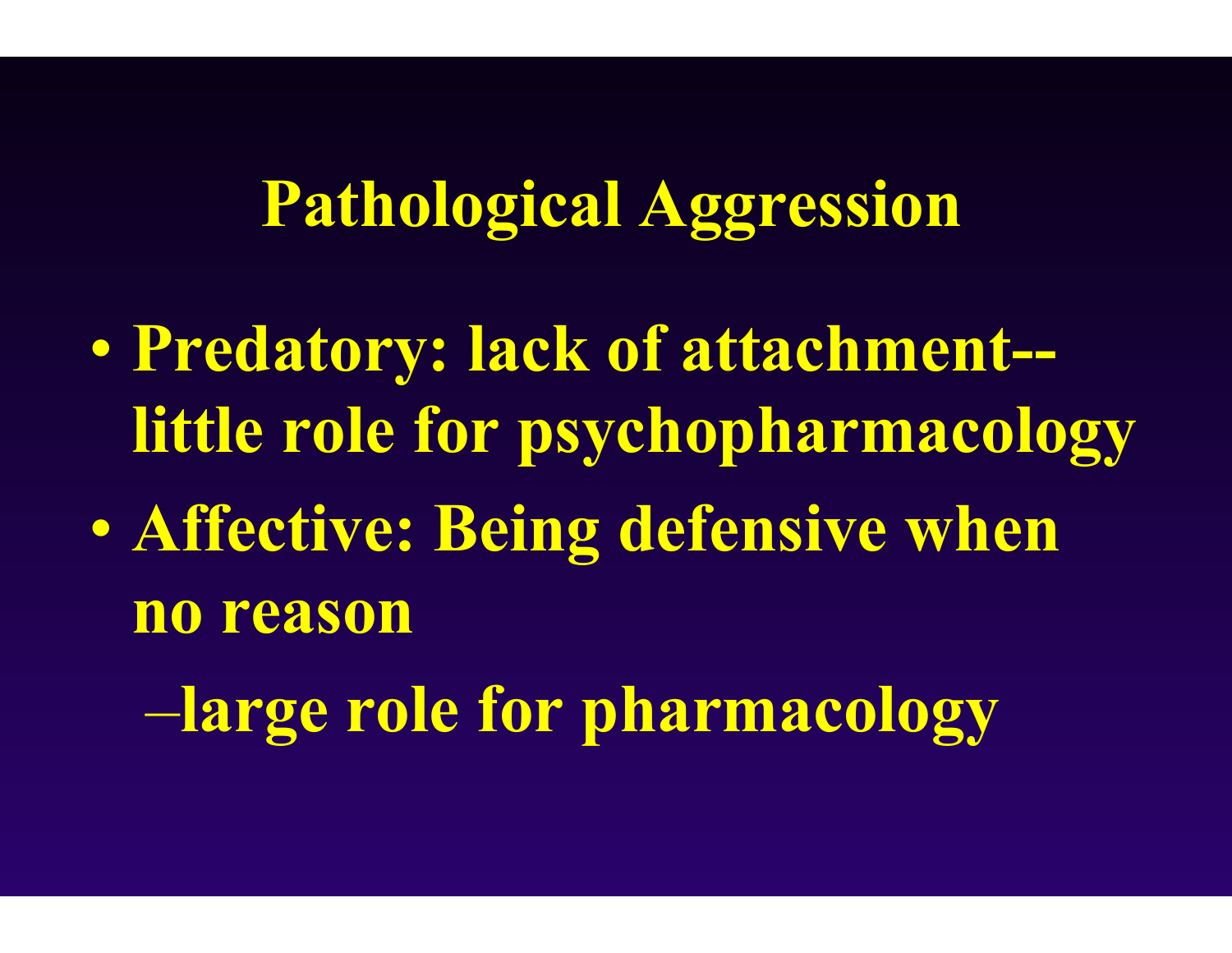#### **Classification of Affective Aggression**

- Impulsive---Hit without thinking--"I ain't playing **w ith you" ---Stimulants**
- **Paranoid---Hit because thinking is distorted-- Antipsychotics**
- **Depressive -- Hit as part of mixed internalizing /externalizing picture--SSRI (inner directed irritability)**
- **Irritable--Hit becau se of general state of intolerance and impat ience--mo od stabilizer (outer directed irritability**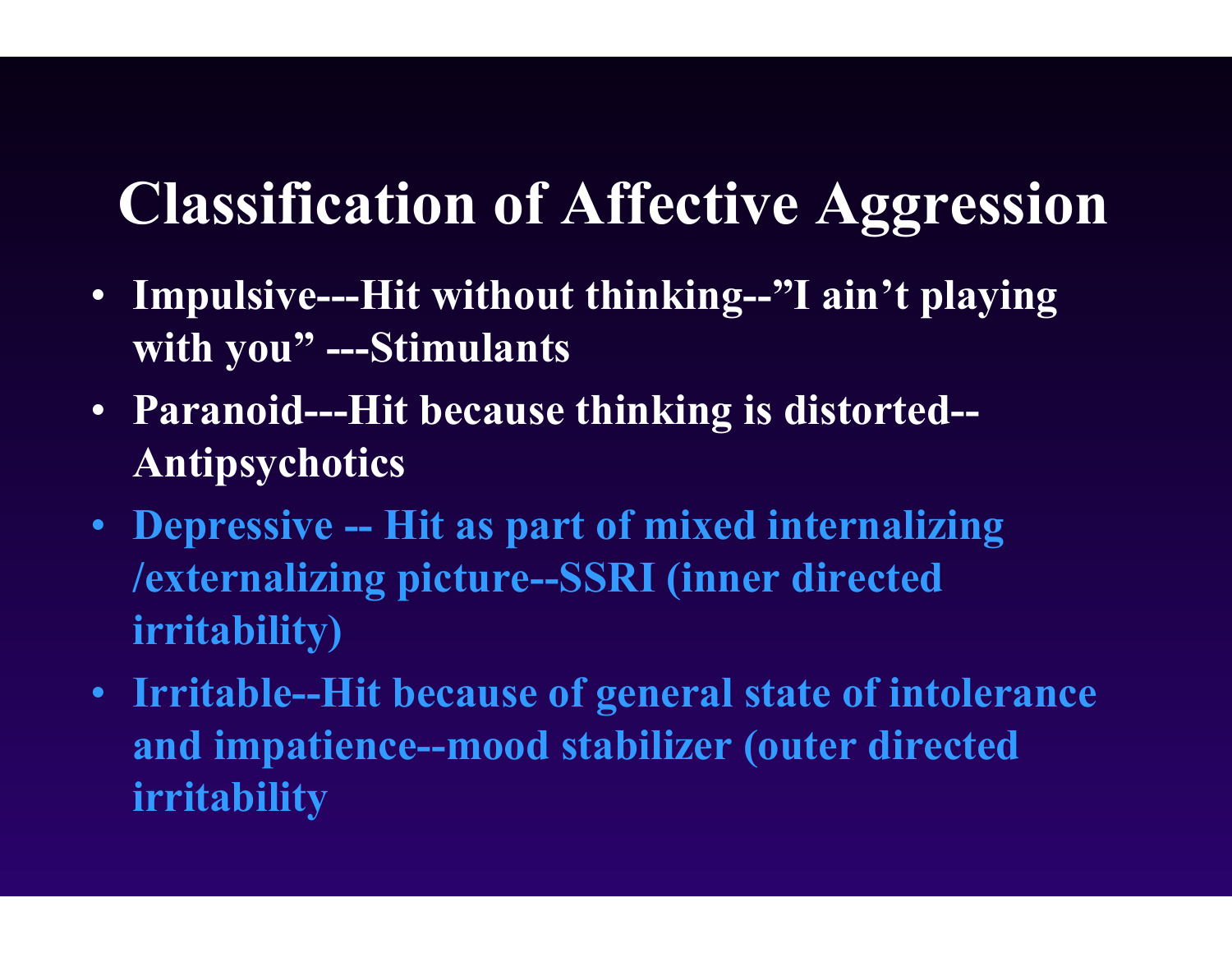#### **Consequences of Aggression**

- **Coercive Recip rocal Interacti ons**
- **Special Education**
- **Deviant Socialization**
- **Problem behaviors**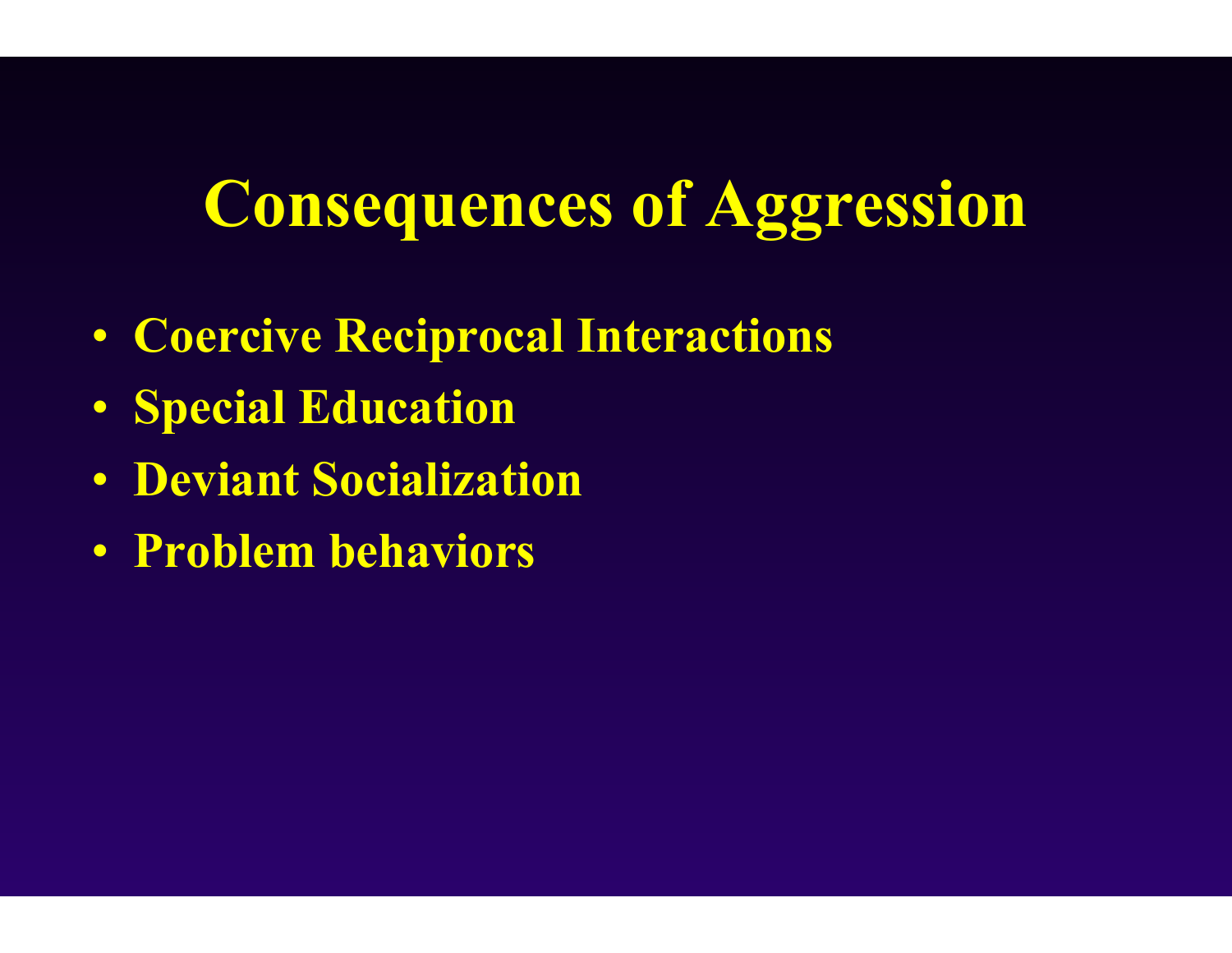# Views of Adolescent Substance Abuse

- *Direct Causation:* Adolescent Substance Abuse is just the early onset of the adult disorder; impairment caused by proclivity to get high
- *Backward Causation:* Impairment causes the substance abuse ( "Problem Behavior T heory")
- *Self-Medication:* (mediated causation): psychological state causes both drug use and impairment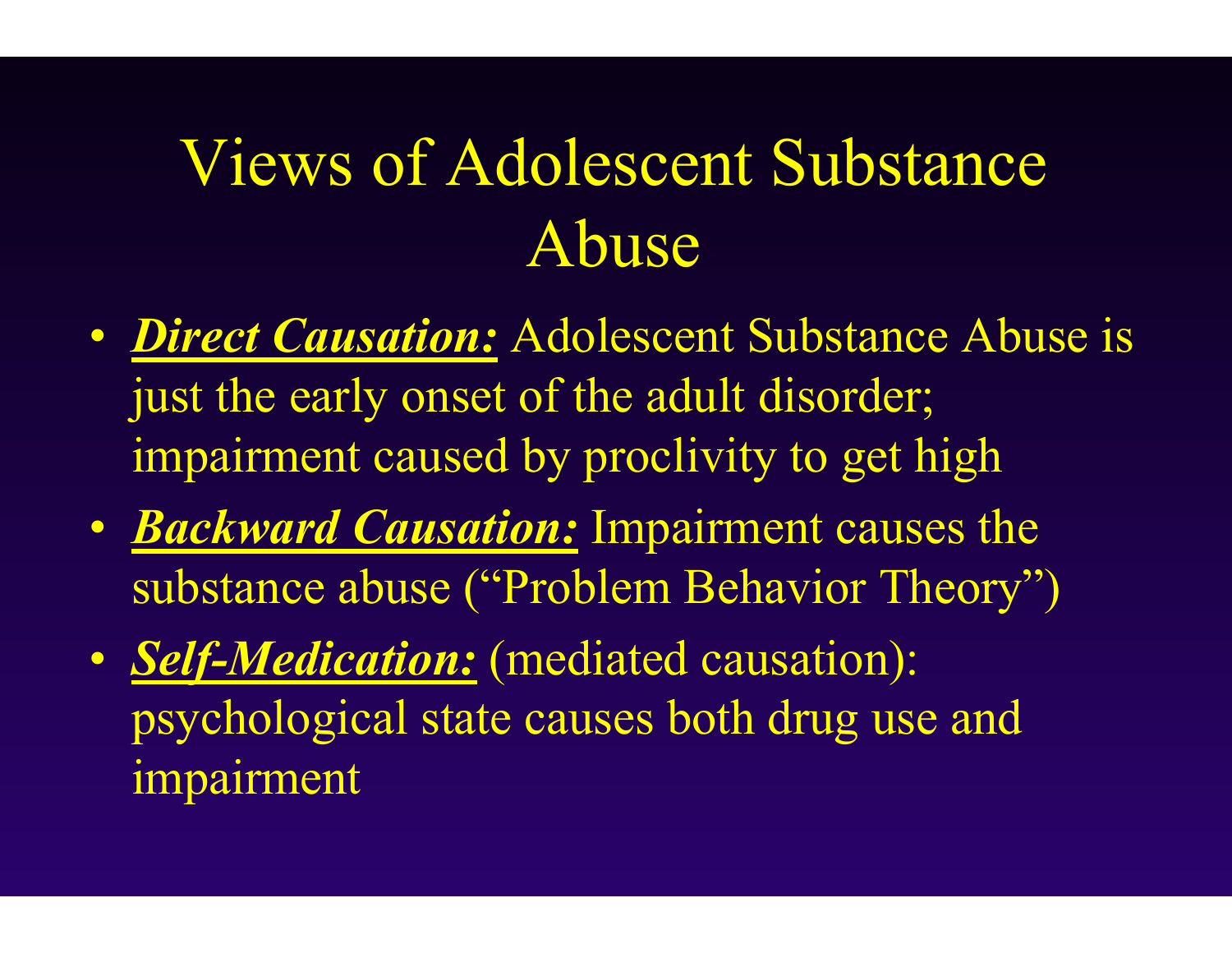# **Self Medication May be true of Some Adolescents**

- Temper outbursts and externally directed irritability (the psychological state) LEAD TO
- · Marijuana use AND
- · Impairment in school, home, law, etc
- "Marijuana chills me out."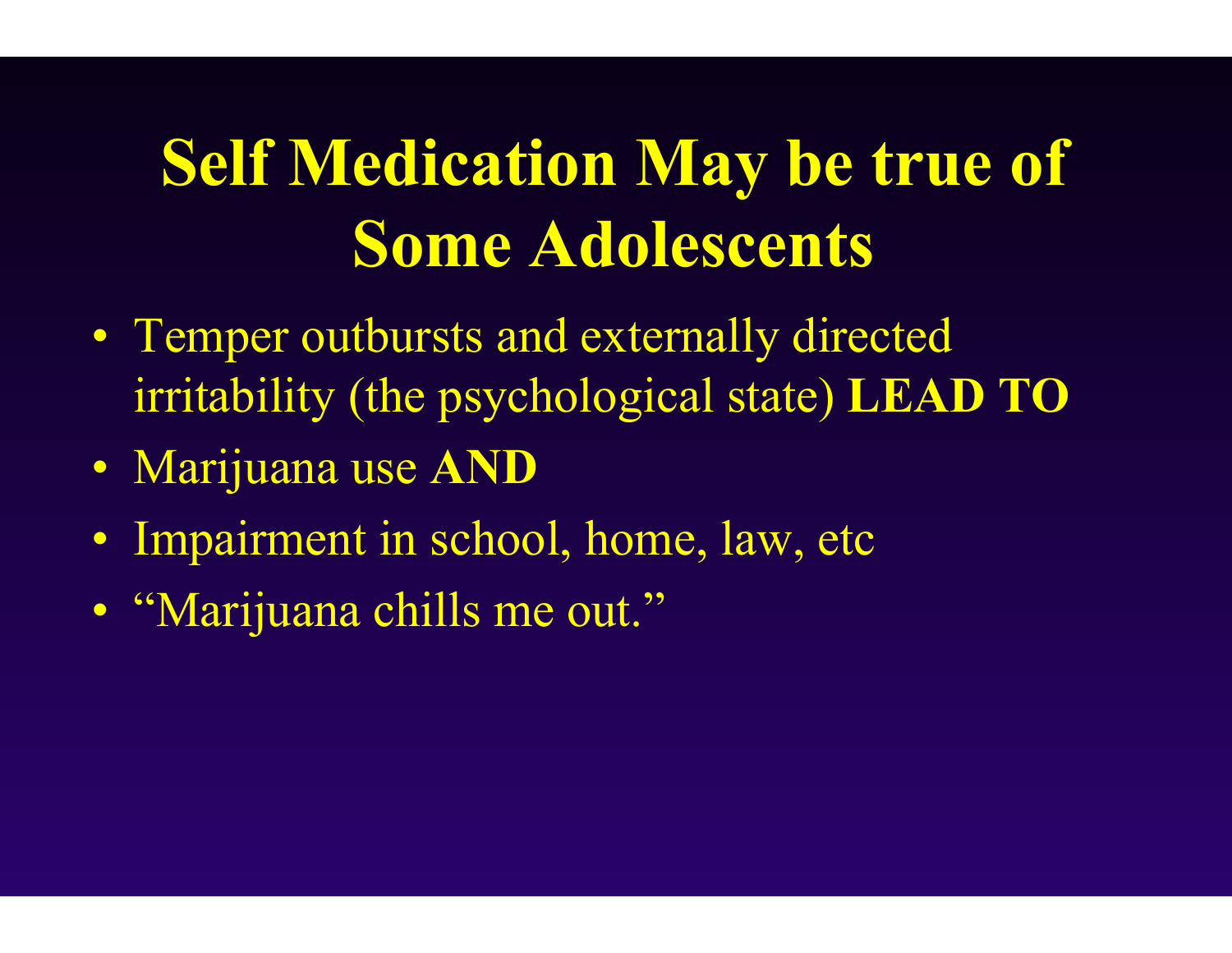# *Marijuana Use Marijuana Use* Self-report, Pre & Post 5 Weeks

| Patient #                | <u>Age</u> | <b>Sex</b> | Race         | <b>Pre</b>     | Post           |
|--------------------------|------------|------------|--------------|----------------|----------------|
|                          | 15         | M          | Latino       | 42             | 3              |
| $\overline{2}$           | 17         | M          | <b>White</b> | 35             | 10             |
| 3                        | 15         | F)         | <b>White</b> | 10.5           | 0.86           |
| $\vert 4 \vert$          | 17         | M          | <b>Black</b> | 28             | 1.5            |
| 5                        | 16         | M          | <b>White</b> | $\overline{0}$ | $\bf{0}$       |
| 6                        | 16         | M          | <b>White</b> | 50             | 5              |
| $\overline{\mathcal{I}}$ | 15         | M          | <b>White</b> | 21             | $\overline{0}$ |
| 8                        | 18         | ╞          | <b>White</b> |                | $\overline{0}$ |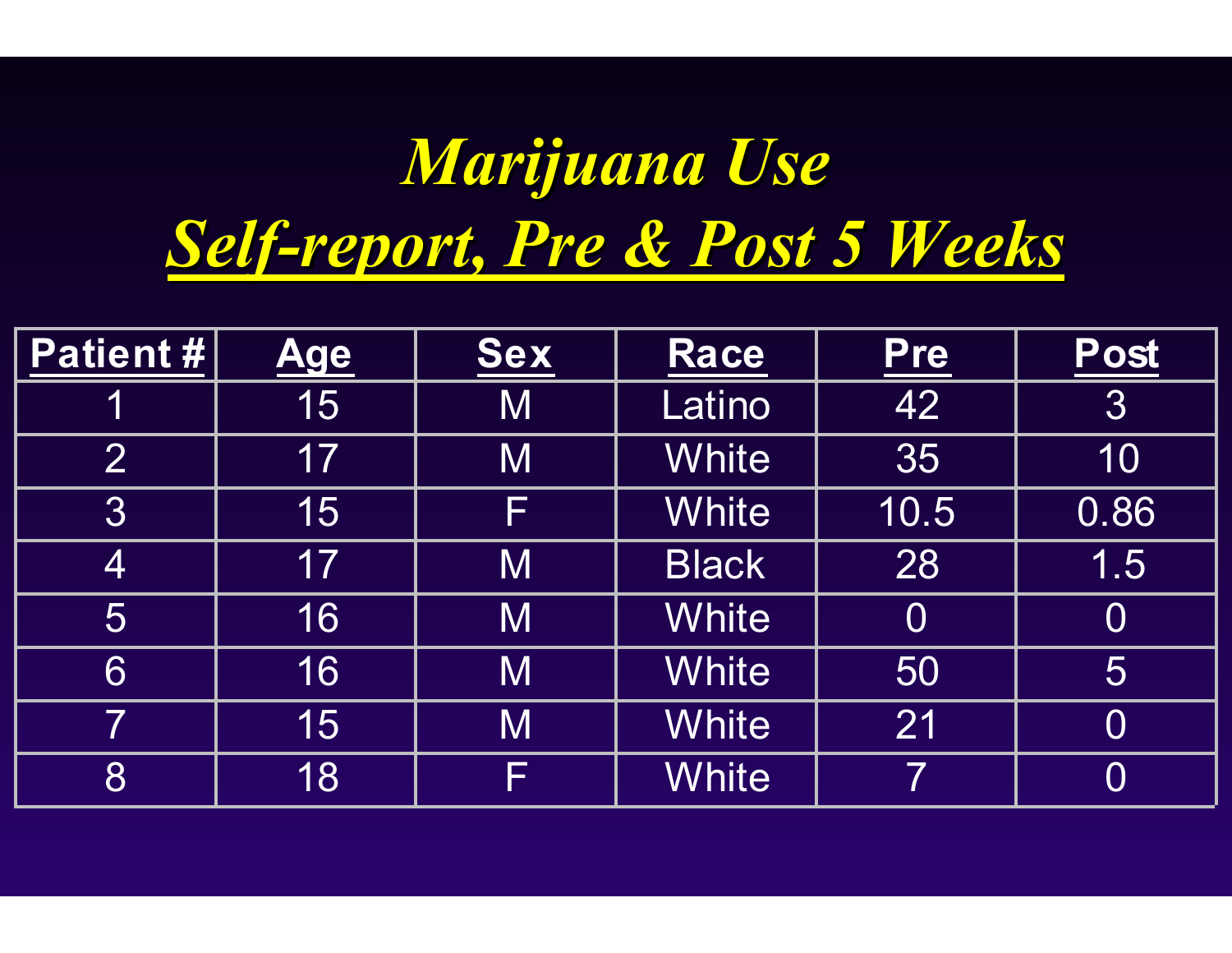# Why would treating biology change psychology?

- $\bullet$ • Most problem behavior kids, even aggressive ones are not psychopat h s
- $\bullet$  Treat the psychopathology and normal attachment takes over
- $\bullet$ • School may always remain toxic to many of these kids (too much water under the bridge)
- $\bullet$ • But alternative schooling is possible for teens